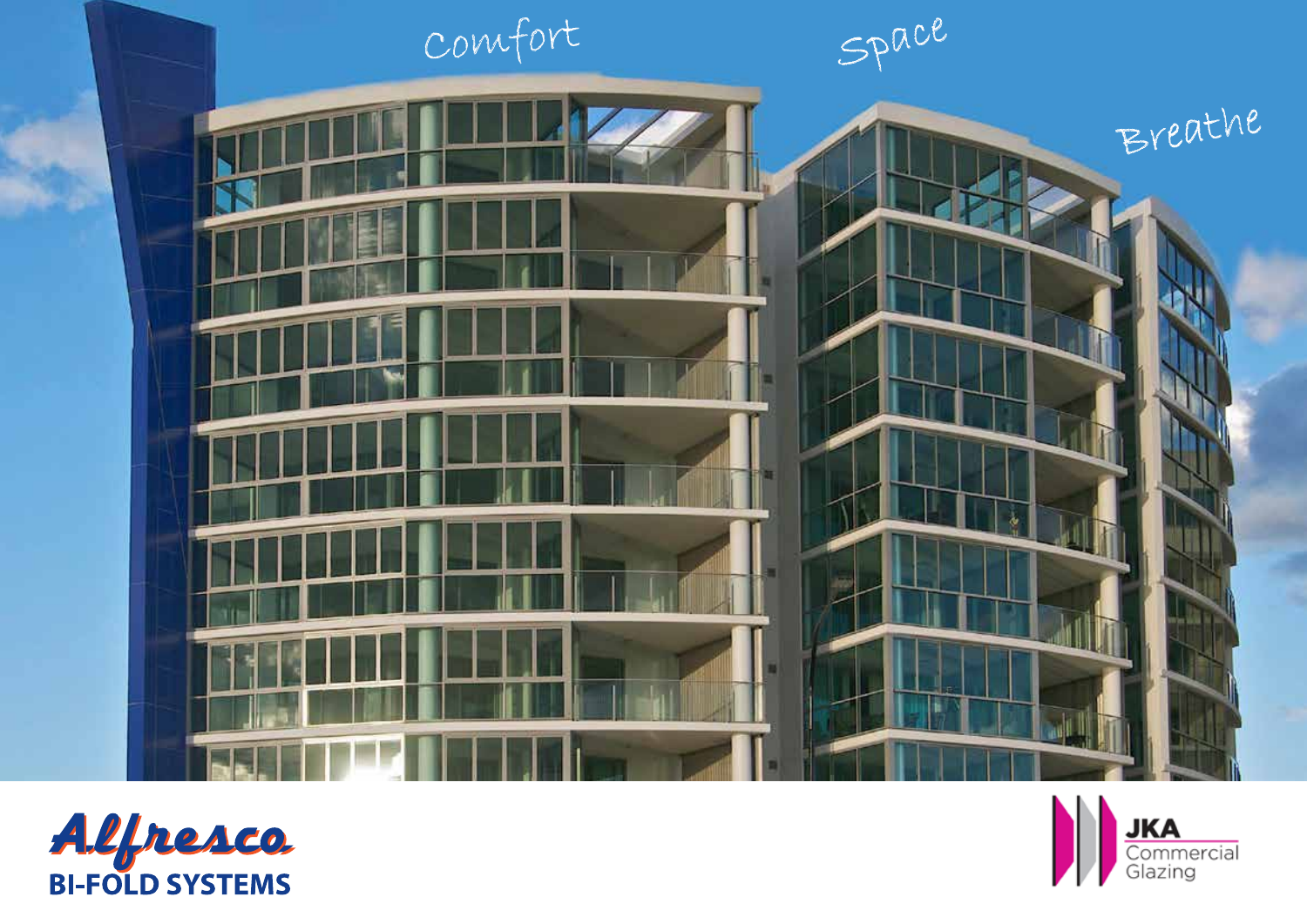# **FLEXIBLE BI-FOLD DOOR**

**Functionality, Performance, Beauty The ALFRESCO Bi-Fold System opens the door to a whole new world.** 

**ALFRESCO adds flair and flexibility to the widest range of applications, from the most modest Private Homes or Architecturally Designed Residences to ambitious Retail Outlets, Restaurants or Commercial Projects.**

### **Versatile**

**Inward or Outward opening configurations combined with the 90 degree postless corner option ensures Ezi operation that will give you uninterrupted views to the outside, allowing you to bring the outdoors in.**

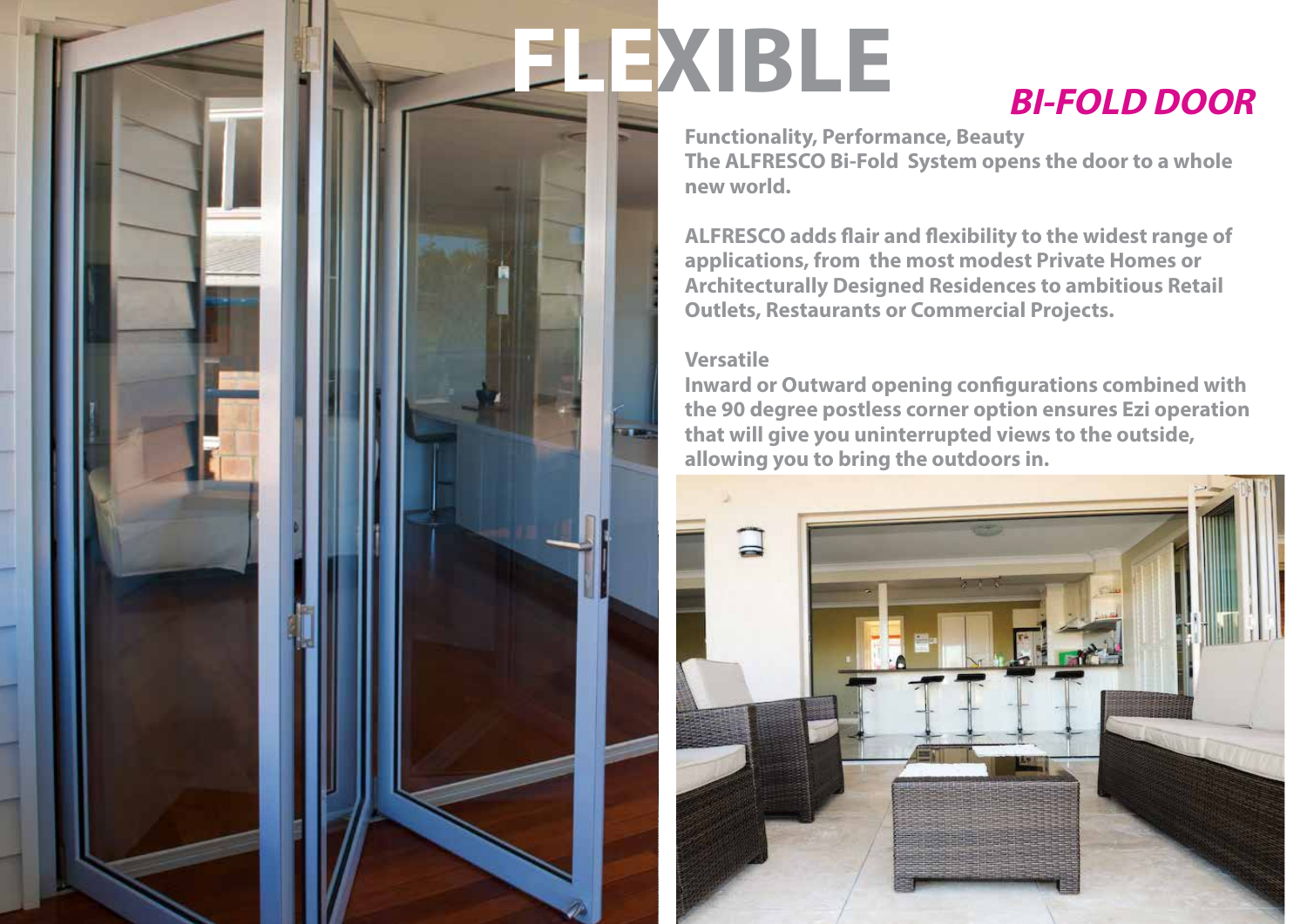# **BI-FOLD WINDOW FUNCTIONAL**

**Bifold windows are suitable for a range of smaller Residential and Commercial openings including Counters and Serveries, as an alternative to conventional windows in Bedrooms or Living Areas.**

**Successfully bring the functionality and style of Bifold Technology to smaller-scale openings.**

**The only NATA tested to1500pa water combination Bifold Window that can functionally enclose any high rise outside balcony incorporated as part of the building facade, creating extra room in apartment style living.**